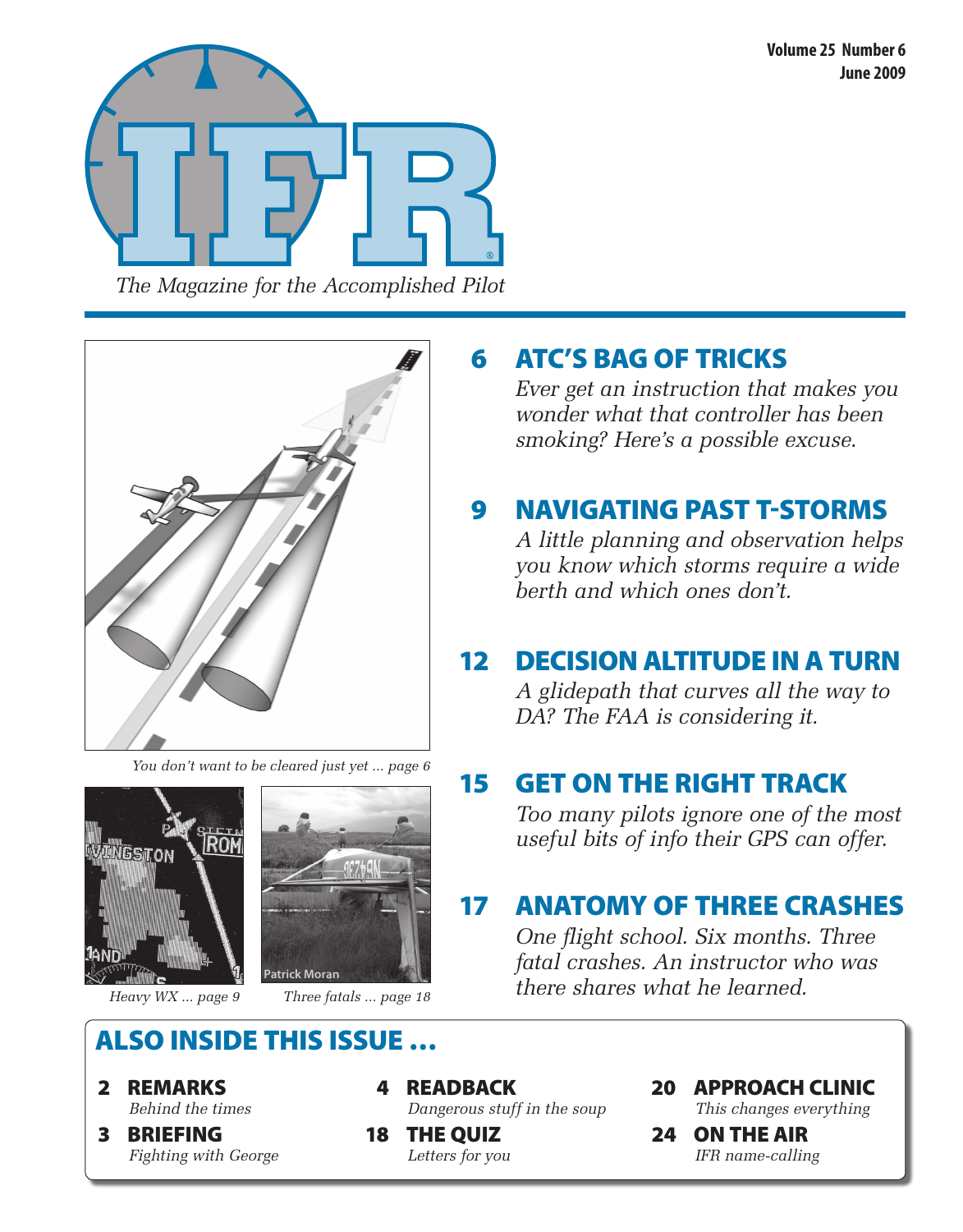### IFR Diary

# **ANATOMY OF THREE CRASHES**

*Being close to a fatal accident can be enough to question how and why we fly. But with each tragedy is an opportunity to learn.*

#### **by Fred Simonds**

The very incident or accident em-<br>bodies valuable lessons that<br>can help you fly more safely. I bodies valuable lessons that can help you fly more safely. I was a full-time flight instructor with a flight school in south Florida that suffered three fatal accidents between Oct. 27, 2007, and March 13, 2008. I would like to share the lessons I learned from those accidents with you.

#### **The Mechanical Failure**

In June 2007 an instructor named Anders Selberg joined our staff. With over 12,500 hours, he was easily the highest-time pilot in the school.

On the evening of Oct. 27, 2007, Anders conducted an instrument training flight with an 18-year old student and a 39-year old observer in the back seat. They were flying a 1980 Piper Archer, N8155C. The aircraft departed Lantana, Fla., (KLNA) with full fuel tanks.

After flying approaches in the Fort Lauderdale/Pompano area, the Archer began talking with Palm Beach Approach. Just after 8 pm, the student requested an approach into KLNA, which required them to fly north over Lantana and Palm Beach International Airport (KPBI), then execute a procedure turn and fly the approach southbound into Lantana. The controller approved their request and told the crew to maintain VFR northbound at 2500 feet.

*Right: The hunter named Fate stalks the experienced and the novice alike. The hope is that studying the poor calls and misfortunes of others will give us*  an edge when our moment comes. **Photo by Patrick Moran** 

A minute later, Anders requested 2000 feet to remain VFR. The controller again approved the request.

Six minutes later came an urgent call, in the student's voice: "We have an engine problem. We need to land as soon as possible." Thirteen seconds later Anders added, "We are unable to maintain altitude. We don't know how long the engine is gonna hold for us."

The controller informed them that Lantana was "12 o'clock and four miles" ahead. She asked them if they could make the field. In a garbled response the student replied something like, "We don't think we will be able to do that." His was the last transmission from the aircraft, just 41 seconds after their initial emergency call.

ELT signals were reported by a passing aircraft seven minutes after their final call. It took time to find it at night in the congested Boynton Beach area. Even with radar guidance, almost another hour ensued before the Sheriff's helicopter found N8155C.

The Archer had clipped some trees while landing on a dark golfcourse fairway. It struck a mound nose-first, flipping the airplane upside down. Anders and his student died soon after the crash, according to the observer, who survived with serious injuries. Impressively, he recovered and is continuing his flight training.

The NTSB's Preliminary Report stated that the gascolator bowl beneath the engine was loose, and notes that there were fuel stains aft of the gascolator on the airplane's belly. The tanks were empty. The pilots had just pumped out what little fuel hadn't leaked out when they turned on the aux pump and switched tanks while vainly trying to restore power. At least there was no fire.

Anders had reportedly told another instructor that, "The conditions [sic] of the planes here are not the greatest. The only thing we can do is check to the extent that we can check and fly the planes."

Tragically, his words proved prophetic. The gascolator housing is not visible from the outside of an Archer. Perhaps fuel stains from a small leak could have been seen, but, most likely, the leak developed later in the accident flight or the emergency would have occurred sooner.

There is little doubt that Anders did his best. Despite probably being tired and perhaps hungry, his op-

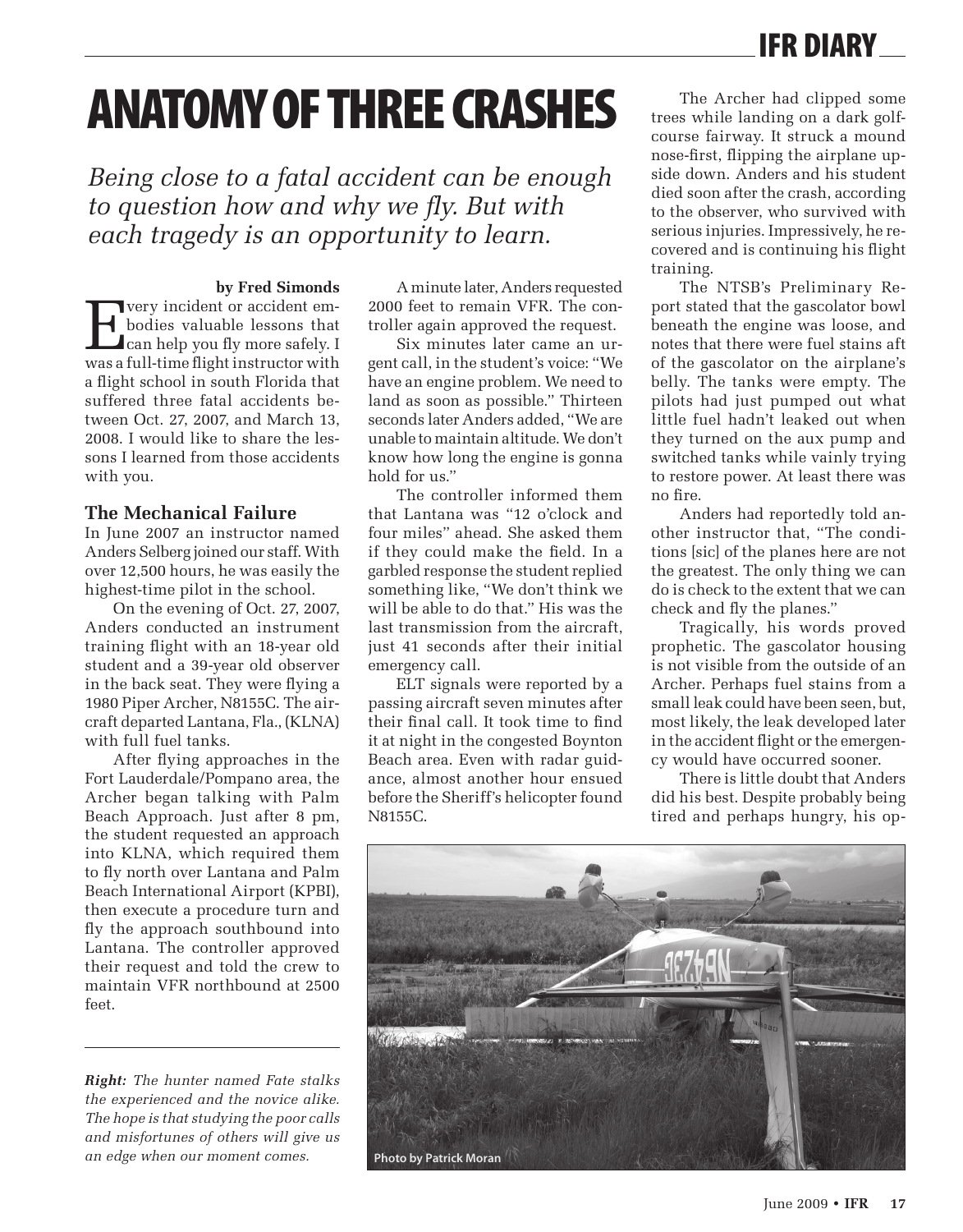## The Quiz

**Pilots and aviation authorities love to use acronyms, codes and shorthand. Probably it's just so no one is sure what they're talking about. Maybe it's to save weight. When it comes to weather, however, you need to know what the code means to understand the big picture. Here are a few questions to see how much of an insider you are.** *Answers are on page 23***.**

- **1. After almost an hour of slogging through wet, lumpy clouds, ATC tells you that there are level two through four weather echoes along your route. Diverting isn't at the top of your list, but neither is transiting a thunderstorm. How nasty is level two through four?**
- **a. Weak through strong**
- **b. Moderate through very strong**
- **c. Moderate through intense**
- **d. Strong through extreme**
- **2. You decide to pony up and get an XM-Weather GPS off eBay so you can see storms for yourself. What colors would level two through level four weather likely show up as on the GPS moving map?**
- **a. Light green through dark green**
- **b. Dark green through yellow**
- **c. Dark green through red**
- **d. Yellow through red**

tions were few. He was low at night over congested terrain. Assuming a 700-FPM descent rate from 2000 feet AGL, he had less than three minutes of air time. He landed under control, only to be thwarted by a golf mound in the wrong place.

#### **The Midair**

Less than two months later, on Dec. 8, a solo student named Cleon Alva-

res was flying from Lantana to Fort Lauderdale Executive Airport (KFXE) to practice takeoffs and landings at an airport with an operating control tower. Many of you know this is a requirement in order to qualify for a private pilot

certificate. He had been there before, had been briefed by his instructor and was properly endorsed for the flight.

He never made it. En route he collided with a Piper Twin Comanche making an IFR approach in visual conditions into neighboring Pompano airport (KPMP).

Miami Approach called Cleon's Cessna 152 as traffic to the Piper twice. The Piper took no evasive action or acknowledged that he had Cleon's aircraft in sight. Cleon himself was not talking with ATC, nor was he required to.

It is easy to write this accident off as "wrong place, wrong time." There is indeed that aspect. But Cleon would have been wise to call Miami Approach and ask for flight following, especially since he was flying in high-density airspace.

Many flight students are reluctant, if not downright afraid, to talk

### *How could a highly-rated, experienced pilot allow himself to be cornered this way?*

with ATC, especially if English is not their native language. Controllers advise that you speak *slowly*. Do that, and it will work out better than you think.

#### **The Stall/Spin**

I was briefing my instrument student before our flight on the morning of Thursday, March 13, 2008, when the phone rang. Our desk person Ashley answered the call and immediately broke into tears.

It was the Martin County Sher-

- **3. The side benefit of XM Radio in the airplane is you can sing along to "80s on 8" without the lady in the Land Rover giving you funny looks. You're interrupted anyway when you notice a ring of green Nexrad around your destination airport. You query ATC and they say it's probably AP. What's AP and what should you do about it?**
- **a. Atmospheric perturbation, expect wind sheer**
- **b. Amorphic precipitation, expect low visibility**
- **c. Anomalous propagation, just ignore it**
- **d. Automatic perspiration, start sweating like we all do when something weird shows up on the weather display**
- **4. Datalink METAR symbols often show VFR, MVFR, IFR, and LIFR. What are the lower limits of MVFR and LIFR?**
- **a. Five miles and 3000 feet / three miles and 1000 feet**
- **b. Five miles and 3000 feet / one mile and 500 feet**
- **c. Three miles and 1000 feet / one mile and 500 feet**
- **d. Three miles and 1000 feet / zero-zero**

iff's office. They had received a call about a downed airplane in Indiantown and believed it to be our Cessna 172S Skyhawk, N284SP. Details as to survivors were sketchy, but someone said a couple of occupants had crawled out of the airplane.

My blood froze. The pilot, an ATP, CFII/MEI and type-rated Learjet 60 captain, was co-owner of the school. Jeff was just 36 years old, a

married father of two small children.

We drove to the accident scene. Our hopes were dashed when the police told us that our worst fears were confirmed. All four occupants had perished.

Jeff had been on a bird-watching mission with three researchers from Florida Atlantic University. The mission incorporated an edgy, demanding profile calling for maneuvering at low speeds near the ground. AOPA's Air Safety Foundation tells us that maneuvering flight is the numberone killer of GA pilots.

An eyewitness saw the airplane maneuvering at about 200-250 feet AGL when "the nose dropped and the tail went straight up." The airplane *(continued on page 23)*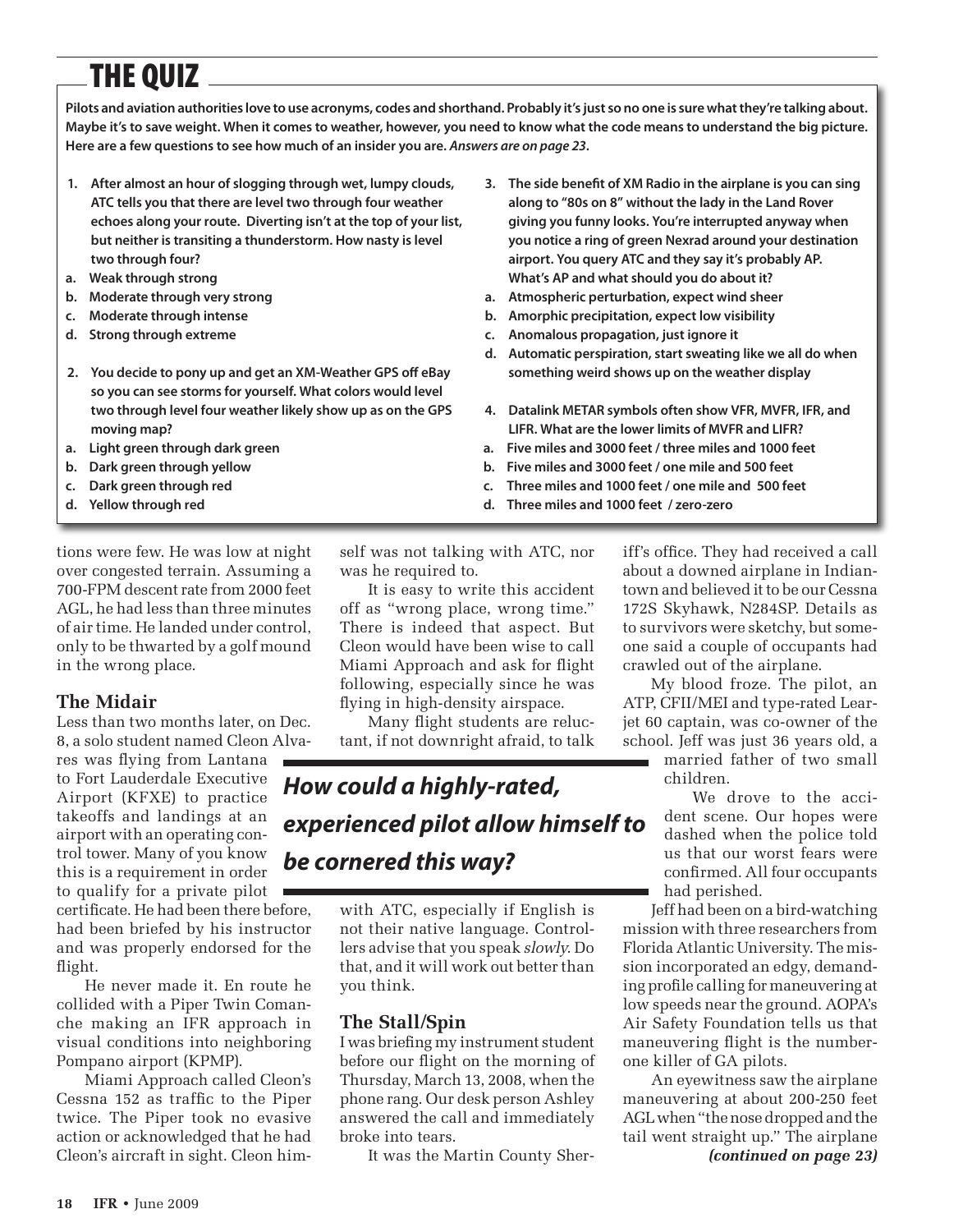is that the turn to haul back around to the 047 radial outbound for the approach exceeds the limits the approach designers allow. We'd hope few pilots would ever have to worry about this restriction, as it would mean they went about 40 miles out of their way.

Instrument flying is all in the details, whether it's just one or two little things or an entire approach rewrite. In this game, it always pays to be an "alert reader."

### **Navigating past T-Storms**

#### *continued from page 11*

tion of a microburst, especially a dry microburst, which is essentially invisible. Hail, gust fronts, outflow boundaries and convective wind shear all can exist in the clear air around the bases of these cells.

What appears to look harmless now can turn real ugly in just a few minutes. Rain shafts with cold, dense downdrafts can appear out of the bases of any of these developing cells. Flying down low in the poor visibility hides the structure of the cells from your view. This prevents you from seeing which cells might have more of a chance to release such a torrent of wind, not to mention the thermal turbulence alone that makes

#### **Our Mailing List Policy**

Like many other publishers, we make portions of our customer list available to carefully screened companies that offer products and services that you may enjoy. Indeed, in all likelihood we were able to first reach you only because another company graciously permitted us access to its customer list.

If, when we make our list available, you do not want to receive those offers and/or information, please let us know by contact- ing us at:

IFR Opt-Out Program 800 Connecticut Ave. Norwalk, CT 06854-1631 **Please be sure to include your current mailing label.**

it difficult to read charts or change frequencies.

Your satellite-weather NEXRAD and lightning product won't help with this problem either, given the five- to eight-minute latency. One minute you think you are flying below or in the base of a harmless cumulus cloud only to find out that 10 minutes later, what looked like a harmless cloud now has a billowing tower starting to build its anvil shape.

#### **Turns for the Better**

High or low, deviating around convection is almost always the best choice. But it requires good coordination with ATC and looking ahead 50 or 100 miles to avoid the constant vectoring or route changes.

A 10- or 20-degree deviation left or right is the norm with navigable cells. If you find yourself continually asking for more than 30 degrees left or right, you're probably too close to the cells or the area of thunderstorms is just too large. In these situations, I'll get as close to the line of thunderstorms as I can, land and wait for them to pass before departing. This gives me a chance to empty the bladder, refuel and check the weather for the remainder of my route.

When possible, fly on the upwind side of the cell. You want to avoid flying in front of the cell, as this is where most of the hazards with thunderstorms are found. If you have satellite-based weather, identify where the cell has just left and fly toward that point. By the time you get there, the cell or line you were concerned about will have moved off by five or more miles.

Whenever I fly along the northern Gulf Coast states during the day, I try to fly 15 miles or so offshore. I know this carries some risk, but most pulse thunderstorms are located inland rather than over the water. You'll have fewer cells to dance around, lessening your workload. This trend reverses at night.

#### **Your Best Shot**

Just like you were taught to look

down the runway when landing, the same applies with a convective environment. The cell that's dead ahead is the immediate concern, but making it all the way to your destination most of the time means planning beyond the immediate next move.

Never lose sight of the big picture and all of the homework you did before your flight, and keep a close eye on changes that pop up en route. It's the attention to details that makes the survivors.

*See Scott's online pilot weather training at www.avwxworkshops.com*

### **anatomy of three crashes**

#### *continued from page 18*

spun to the right and descended into the ground. Worse, the airplane was by my calculation about 264 pounds over gross weight.

How could a highly-rated, experienced pilot allow himself to be cornered this way?

Simple. He accommodated not one, but two, demanding requests. Whether he did this out of accommodating nature, thinking he could pull it of, or under duress, we'll never know. But clearly, the outcome was fatal for all.

### **Putting Pieces Together**

Learning how to analyze accidents is a valuable and perhaps life-saving skill. For those of us close to an accident, it's also a way of coping with the loss. Some of the take-aways apply to all the accidents. Some apply to only one. All have become part of my flying life since those days.

When we chair-fly and imagine handling an in-flight emergency, we tend to play out our actions slowly. We always have enough time to successfully handle the outcome. Real emergencies can happen quickly. Anders had three minutes to land. Jeff had seconds to catch the impend-